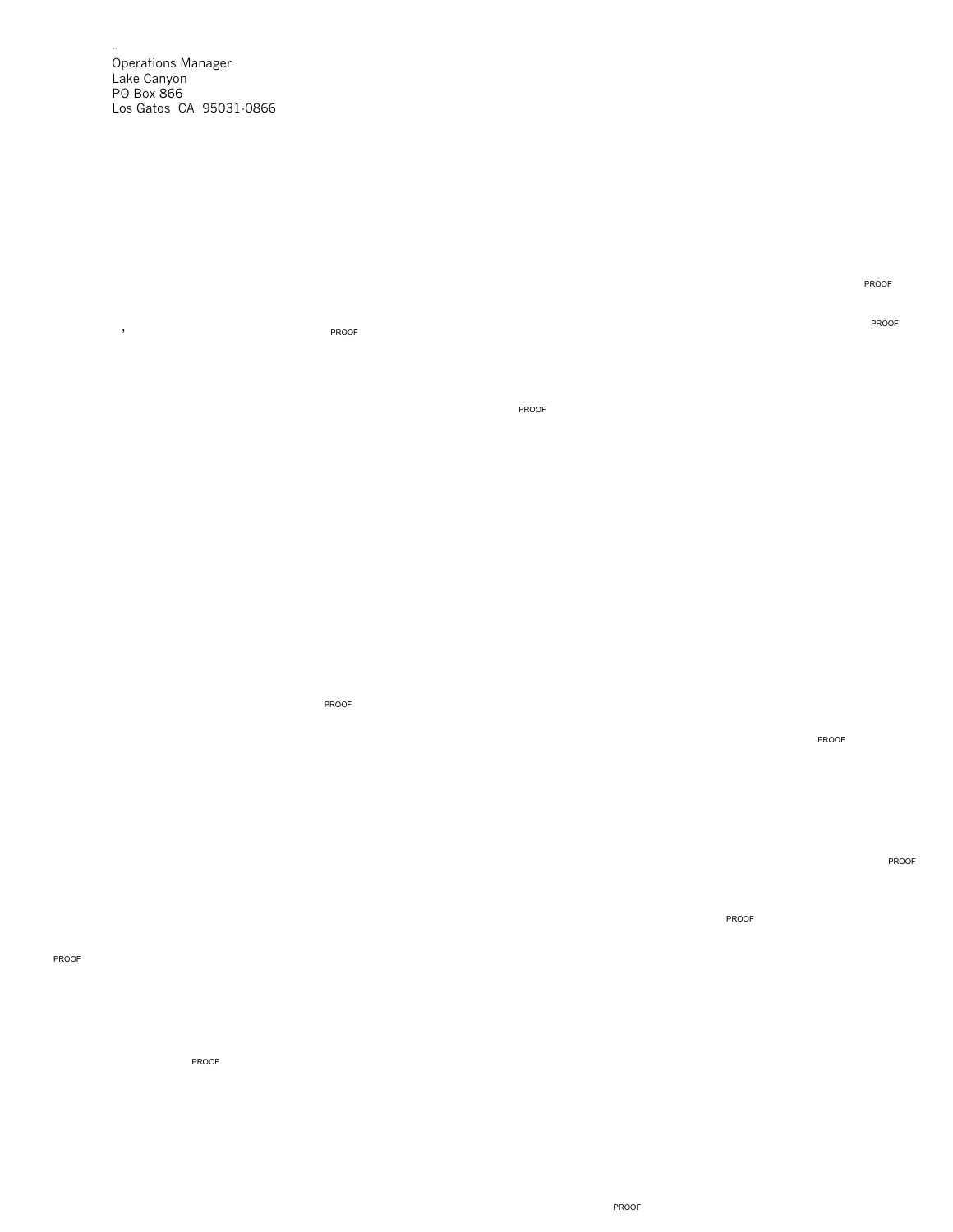# **Lake Canyon Mutual Water Company**

POST OFFICE BOX 866 LOS GATOS, CA 95031-0866 lakecanyonmwco@yahoo.com www.lakecanyon.com

# **BOARD MEETING MINUTES: January 6, 2014**

Kirk called the meeting to order at 7:40 PM at the Filtration Plant.

**Attending**: Kirk Epperly, Cheri Salazar, and Phil Abel. **Also present**: Barbara Abel, and Stacey Johnson.

#### **Communication and Correspondence:**

PROOF

PROOF

**Approval of the Minutes of the Previous Meeting:** *Phil moved to accept the previous meeting's minutes as mailed. Cheri seconded. The motion was approved unanimously.* 

PROOF

**Financial Report:** Kirk reviewed the previous month's Financial Reports. Phil *moved to accept the previous month's Financial Reports. Cheri seconded. The motion was approved unanimously.* 

#### **December financial report:**

| <b>Date</b> | <b>Num</b> |                             | <b>Memo/Description</b>        |           | <b>Amount</b> |
|-------------|------------|-----------------------------|--------------------------------|-----------|---------------|
| 12/31/2013  |            | <b>INTEREST PAYMENT</b>     |                                | 1.03      |               |
| 12/31/2013  |            | Paychex Payroll Taxes       |                                |           | 310.04        |
| 12/30/2013  | <b>DD</b>  | Barbara Abel                | Water Plant Operator           |           | 1,096.20      |
| 12/30/2013  |            | <b>DEPOSIT</b>              |                                | 5,272.50  |               |
| 12/16/2013  | 4077       | Verizon                     |                                |           | 41.62         |
| 12/16/2013  |            | Beardsley Bridge Loan       |                                |           | 1,169.12      |
| 12/13/2013  | 4078       | Paychex                     |                                |           | 128.07        |
| 12/13/2013  | 4081       | Paychex                     |                                |           | 138.07        |
| 12/12/2013  | 4080       | PG&E                        |                                |           | 498.05        |
|             |            | San Jose Water              |                                |           |               |
| 12/12/2013  | 4082       | Company                     |                                |           | 1,211.79      |
| 12/9/2013   |            | <b>Bank Charge</b>          | <b>DEP DETAIL &amp; IMAGES</b> |           | PROOF<br>3.00 |
| 12/6/2013   | 4070       | <b>SC County Health Lab</b> |                                |           | 150.00        |
| 12/4/2013   | 4076       | <b>Estates of America</b>   |                                |           | 341.20        |
| 12/3/2013   |            | <b>PAYPAL TRANSFER</b>      |                                | 184.19    |               |
|             |            |                             | Postage and                    |           |               |
| 12/2/2013   | 4071       | <b>Tiffany Epperly</b>      | envelopes                      |           | 41.19         |
| 12/2/2013   | 4075       | Property Tax Santa Clara    |                                |           | 87.86         |
| 12/2/2013   | 306        | <b>Tiffany Epperly</b>      | Treasurer                      |           | 271.46        |
| 12/2/2013   | 4072       | Property Tax Santa Clara    |                                | PROOF     | 501.68        |
| 12/2/2013   | 4074       | Property Tax Santa Clara    |                                |           | 517.94        |
| 12/2/2013   | 4073       | Property Tax Santa Clara    |                                |           | 784.82        |
| 12/2/2013   |            | <b>DEPOSIT</b>              |                                | 4,777.50  |               |
|             |            |                             |                                |           |               |
|             |            |                             | <b>Total Deposits</b>          | 10,235.22 |               |

| <b>PROOF</b> | <b>Total Deposits</b> | 10,235.22<br>Total<br>Checks<br>7,292.11 |  |
|--------------|-----------------------|------------------------------------------|--|
|              | <b>General Fund</b>   | 137,360.29                               |  |
|              | Market Rate           | 8,171.95                                 |  |
|              | Total                 | 145,532.24                               |  |

PROOF

PROOF